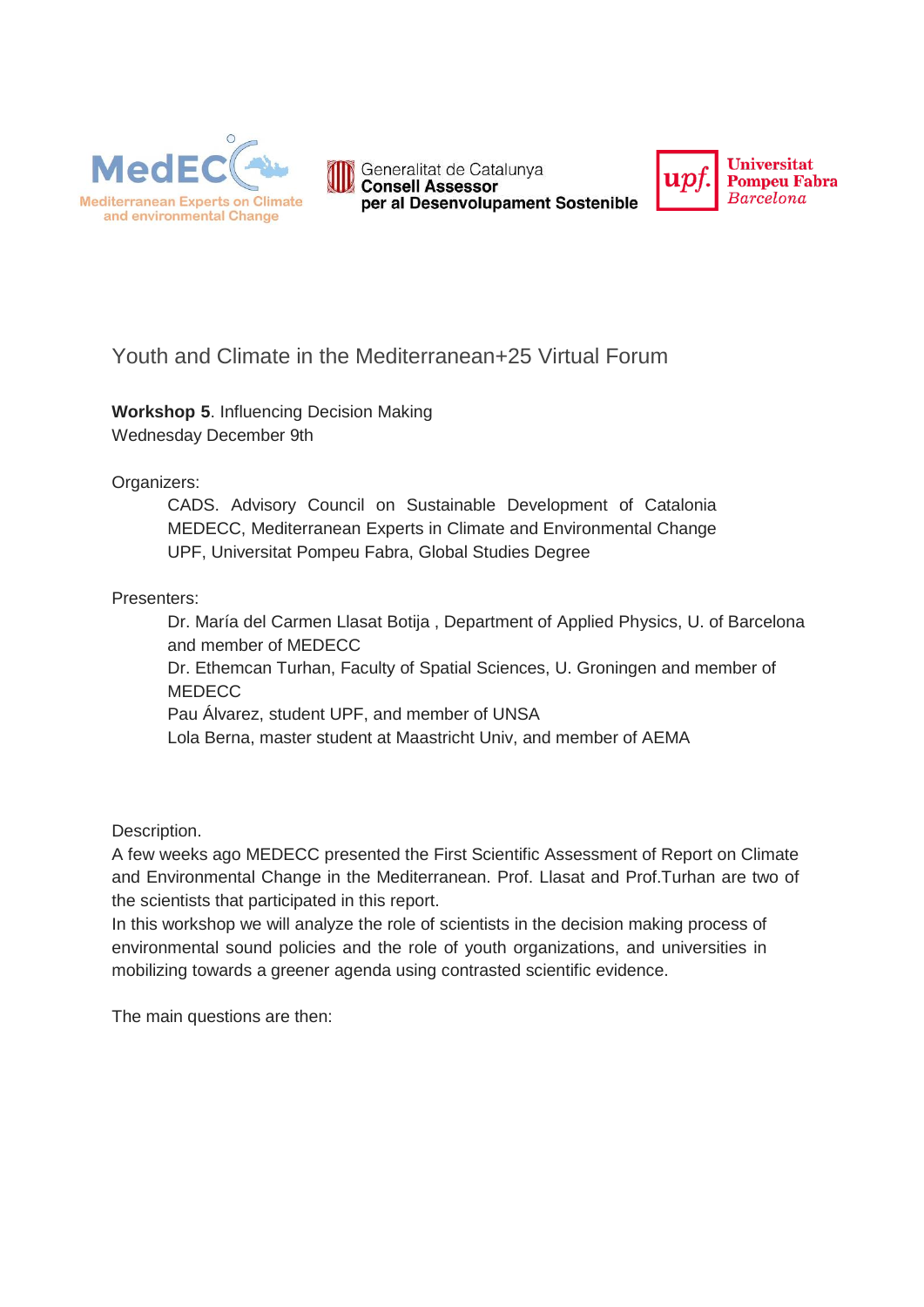- What is the role of scientific research in the environmental political debate in the Mediterranean.? How can we avoid fake news or misleading scientific reports?
- How could young people in the Mediterranean, could mobilize to influence environmental decision making? and how to get and use reliable scientific data for their claims?

We will analyze four poignant issues in the Mediterranean

- a. Water conflicts
- b. Human Security Environmental Migrations
- c. Socio Ecological Transformations
- d. Climate Risks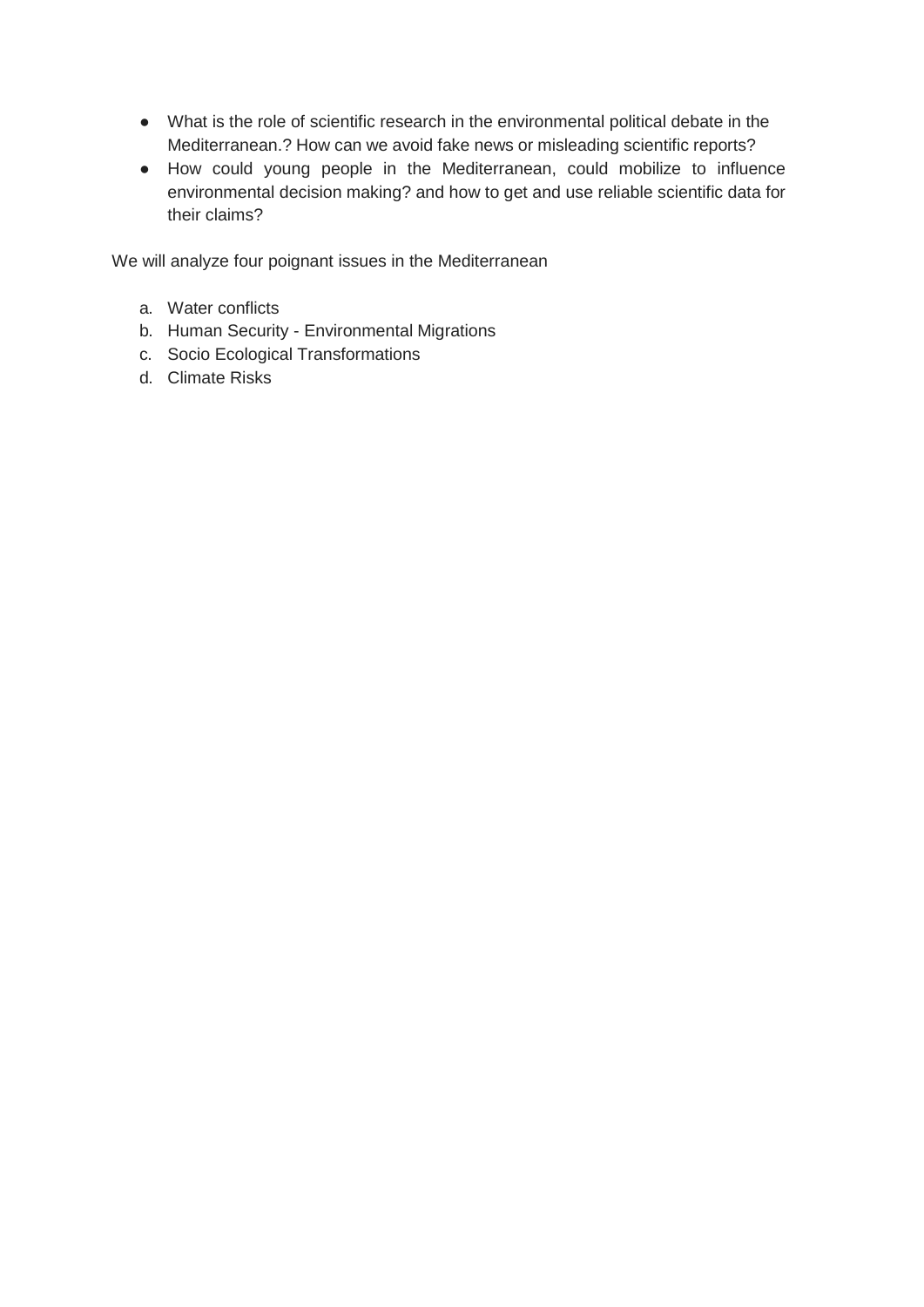#### **Youth and Climate in the Mediterranean+25 Virtual Forum**

Workshop 5: Influencing decision-making

Empowering young people as actors of social and climate transformation is directly linked to the promotion of democratic governance and public participation. Which are the mechanisms and tools that young people have in order to reach Euro-Mediterranean public institutions and regional actors? What space and impact do youngsters have in climate fora at international and regional level? The objective of this workshop is to analyse and give voice to young people in the decision-making process of public policies on environmental and climate issues and in the development of regional projects and initiatives in the Mediterranean. To do so, this workshop will analyse the impact of their projects on the current climate emergency debate, opening a space for project building while facilitating the incidence of their actions in decision making.

## **Session 2: International&Regional Involvement of Youth in Climate Action**

10 December 2020, 10:00-12:00

#### *Draft programme*

**Moderator:** Mediterranean Youth Climate Network (MYCN)

- **10:00 – 10:15 MYCN: untapping the potential of Mediterranean Youth in Climate Action** – Ms. Hajar Khamlichi, President of MYCN / Ms. Soumeya Lerari, Vice-President of MYCN
- **10:15 – 10:30 Youth for climate: reaching the international scene** Ms. Marie-Claire Graf, Focal Point at UNFCCC & Co-Founder of YOUNGO
- **10:30 – 10:45 Towards "Youth4Climate: Driving Ambition" (Sept 2021): example of institutional support** – (tbc)
- **10:45 – 11:15 Mobilisation of youth:** 
	- **Advocacy through the implication at decision-making spheres** – Mr. Neeshad Shafi, Environmental Engineer, Executive Board Member of Climate Action Network (CAN)
	- **Advocacy through knowledge sharing and information dissemination** – Mr. Karim Elgendy, Architect and Sustainability Consultant; Co-founder and Coordinator of **Carboun**
- **11:15 – 11:30 Youth in motion: example of a success story** Ms. Giulia Marzetti, Chemical Engineer; Project management and sustainability professional
- **11:30 – 11:55 Q&A 11:55 – 12:00 Wrap up and conclusions**

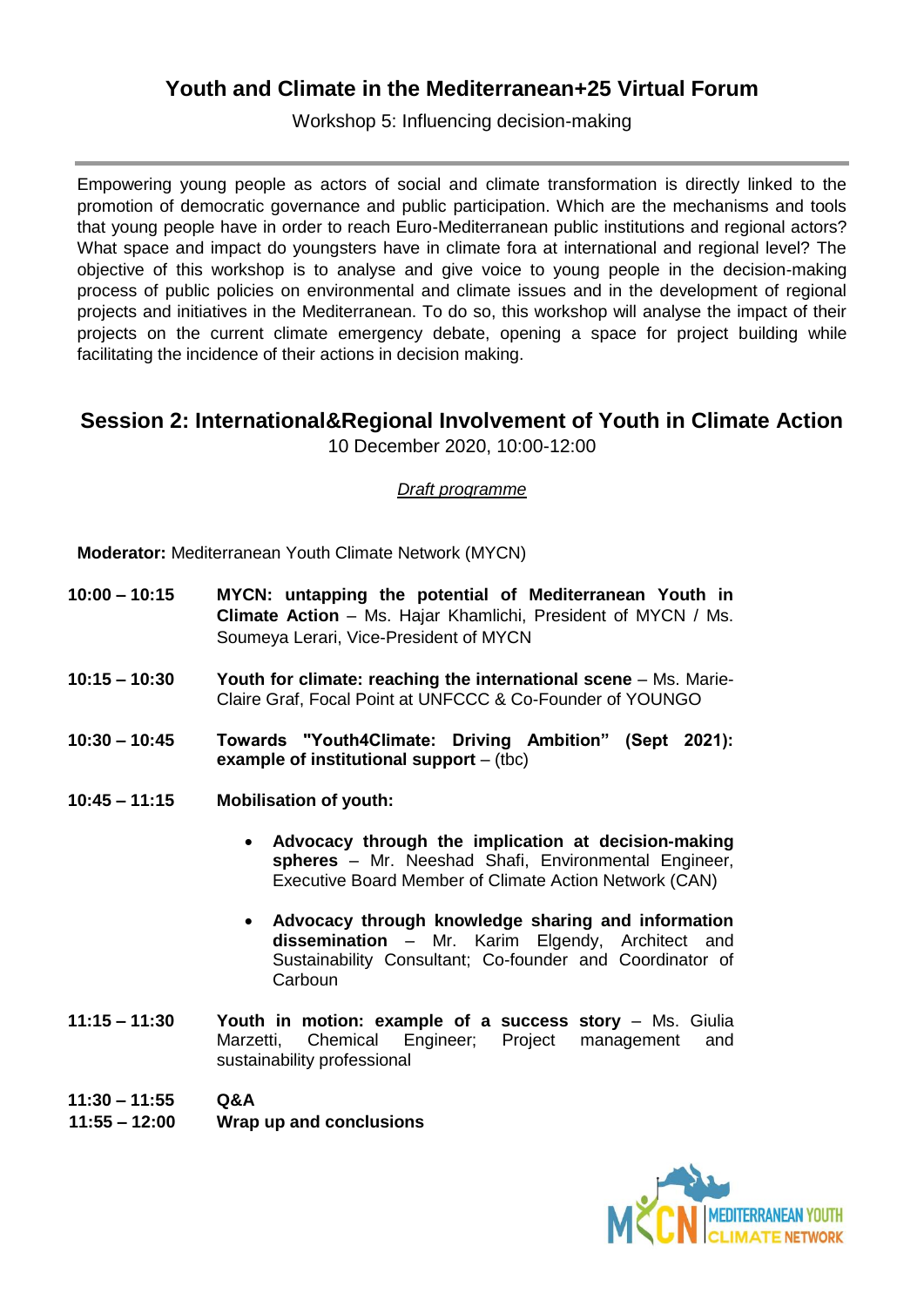



## **Youth & Climate in the Mediterranean +25 Virtual Forum December 10, 2020 – 16.00-18.00 CET – Online**

# **Workshop nº5 « INFLUENCING DECISION-MAKING »**

*Proposed by the CPMR Intermediterranean Commission Youth Council*

#### **16.00-16.15 – Presentation of the Youth Council**

This short session will be dedicated to the presentation and the timeline of the creation of the Intermediterranean Commission Youth Council, in order to understand the potentialities of articulating the voice of the Youth with political decision-making of regional governments in the Mediterranean.

#### **16.15-16.25 – Introducing the workshop's objectives**

This workshop has a double objective:

- To identify issues related to youth action for climate and the action of the regions in this respect. These reflections should lead to the elaboration of recommendations to contribute to the final declaration on Climate of the Catalan Youth and Climate Forum.
- Following the debate, also to identify thematic work lines that can be developed in the framework of the future activities of the Intermediterranean Commission Youth Council, being it for example a draft project.

#### **16.25-16.45 – Part 1: Identification of the challenges and the opportunities**

Using an online and interactive survey tool, participants will decide on the different challenges and opportunities that could improve the consideration of youth climate action among regional policy makers in the Mediterranean.

#### **16.25-17.00 – Part 2: Focus groups**

Distribution of the participants into small groups to allow for more concrete exchanges on the previously identified topics. The objective of these divisions is to formulate recommendations that respond respectively to each of the challenges and opportunities identified, to be discussed in plenary afterwards.

…/…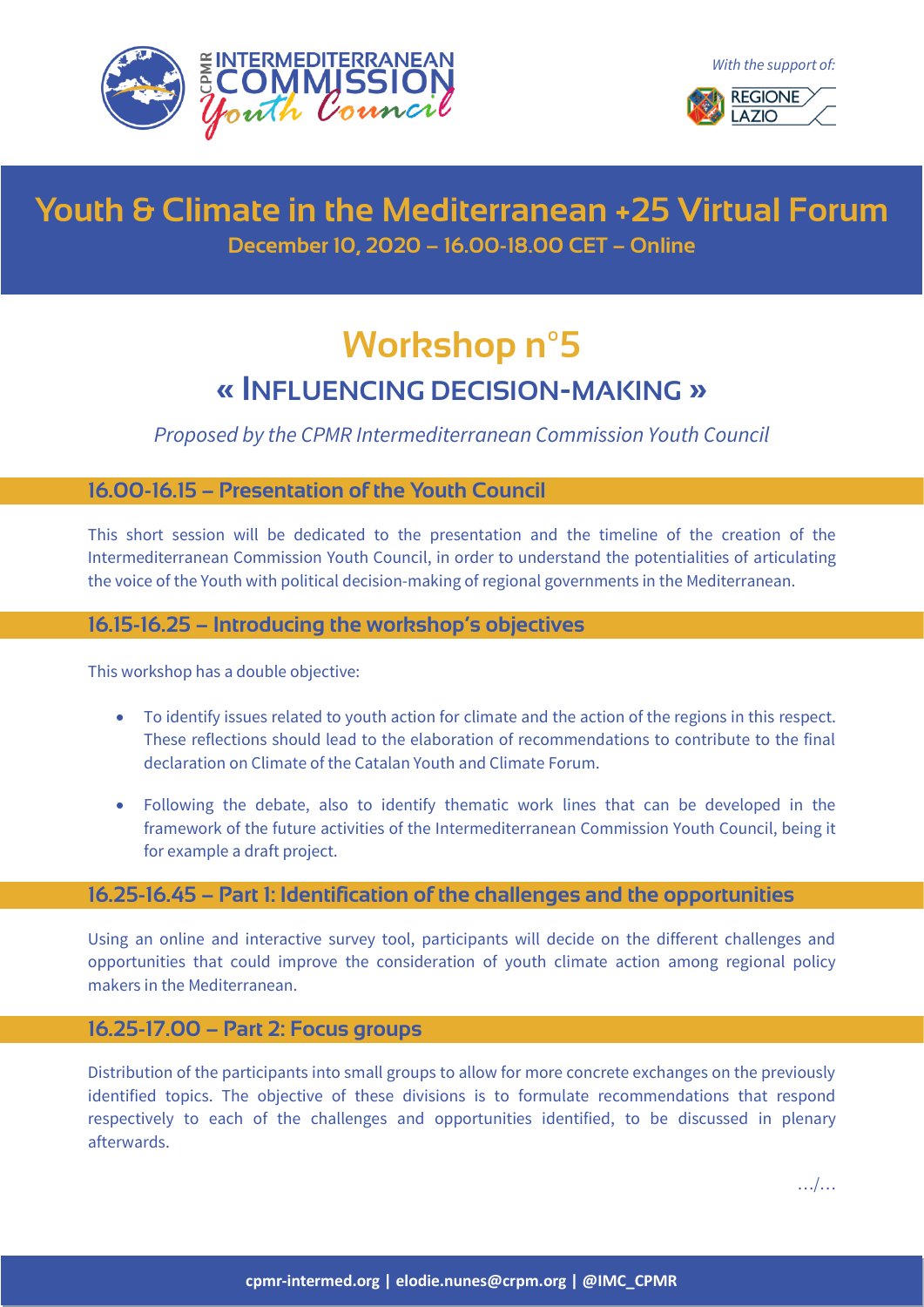### **Workshop nº5**

#### **« INFLUENCING DECISION-MAKING »**

*Proposed by the CPMR Intermediterranean Commission Youth Council*

#### **17.00-17.25 – Part 3: Collective discussion**

After the focus groups, the proposals of recommendation articles will be presented in the plenary, debated with the participants in order to agree on wording, and finally validated. These recommendations, in the form of "articles," will then be transmitted to feed into the Final Declaration of the Climate Forum.

#### **17.25-17.45 – Part 4: Towards the future**

Through an online and interactive survey tool, participants will be able to express their interest concerning the previously discussed topics and identify which ones should be prioritised to work with the Regions in the framework of the IMC Youth Council. These exchanges could be the starting point for future projects.

\*

**17.45-18.00 – Conclusions and next steps**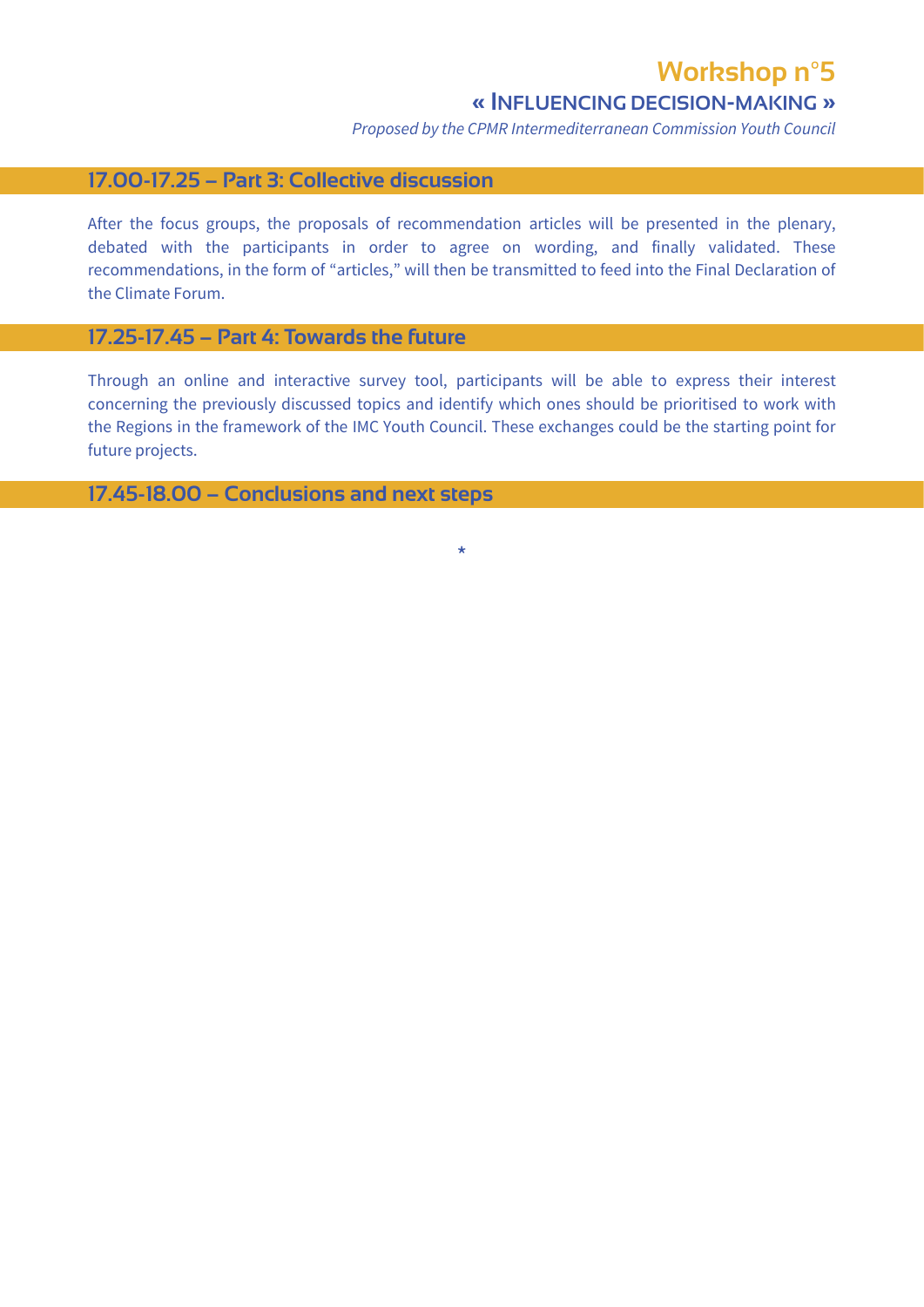



## **Forum Virtuel Jeunesse et Climat en Méditerranée +25**

**10 décembre 2020 – 16.00-18.00 CET – En ligne**

# **Workshop nº5 « IMPACT SUR LA PRISE DE DECISION »**

*Proposé par le Conseil Jeunesse de la Commission interméditerranéenne de la CRPM*

#### **16.00-16.15 – Présentation du Conseil de la Jeunesse**

Cette courte session sera dédiée à la présentation et à l'historique de la création du Conseil de la Jeunesse de la Commission interméditerranéenne, afin de comprendre quelles sont les potentialités d'articuler la voix de la jeunesse avec la prise de décisions politiques des gouvernements régionaux en Méditerranée.

#### **16.15-16.25 – Introduction sur les objectifs de l'atelier**

Cet atelier a un objectif double :

- Identifier des problématiques en lien avec l'action de la jeunesse pour le climat et l'action des régions en ce sens. Ces réflexions doivent permettre d'élaborer des recommandations pour contribuer à la déclaration finale sur le Climat du Forum Catalan de la Jeunesse et le Climat.
- Suite aux débats, identifier aussi des pistes de travail thématiques pouvant être développées dans le cadre des futures activités du Conseil de la Jeunesse de la Commission interméditerranéenne, constituant par exemple une ébauche de projet.

#### **16.25-16.45 – Partie 1 : Identification des défis et opportunités**

Via un outil de sondage en ligne et interactif, les participant·e·s pourront décider des différents défis et opportunités qui pourraient permettre d'améliorer la prise en compte de l'action jeunesse pour le climat auprès des décideurs politiques régionaux en Méditerranée.

#### **16.25-17.00 – Partie 2 : Groupes de réflexions**

Répartition des participant·e·s en petits groupes permettant d'échanger plus concrètement sur les sujets précédemment identifiés. L'objectif de ces divisions est de pouvoir formuler des recommandations répondant respectivement à chacun des défis et opportunités identifiés, pour une restitution globale en plénière par la suite.

…/…